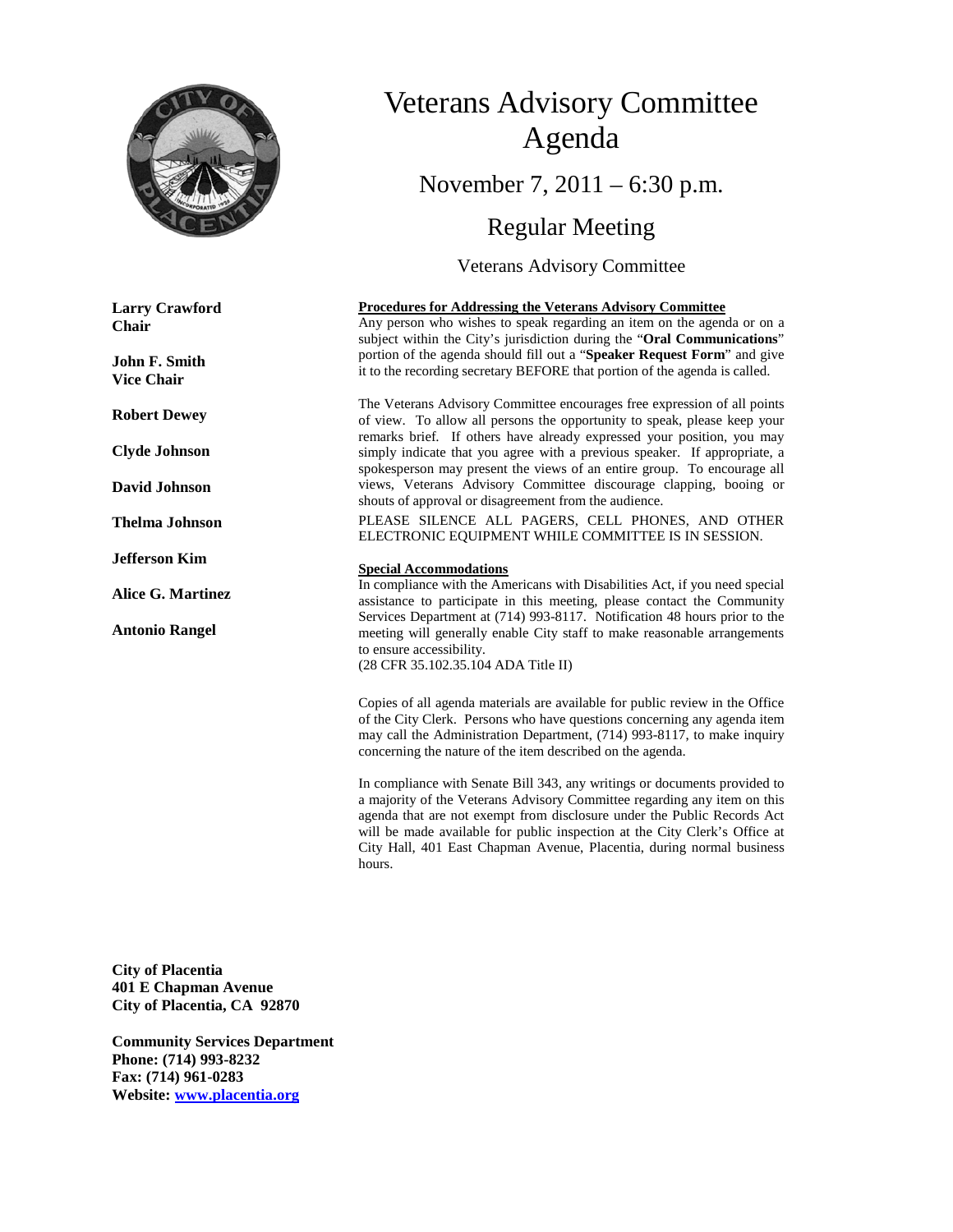# **REGULAR MEETING**

6:30 p.m. – Placentia City Hall

# **MEETING CALLED TO ORDER**

**ROLL CALL**: Chair / Larry Crawford Vice Chair / John F. Smith Robert Dewey Clyde Johnson David Johnson Thelma Johnson Jefferson Kim Alice G. Martinez Antonio Rangel

#### **PLEDGE OF ALLEGIANCE**

#### **ORAL COMMUNICATIONS**

At this time the public is invited to address the Veterans Advisory Committee concerning any agenda item, which is not a public hearing item or other items under the jurisdiction of the Veterans Advisory Committee.

#### **COMMITTEE COMMENTS AND REPORTS**

The purpose of these reports is to provide information on projects and programs that are discussed at sub-committee meetings. No decisions are to be made on these issues. If a Committee member would like formal action on any of the discussed items, it will be placed on a future Committee Agenda.

#### **VETERANS ADVISORY COMMITTEE AGENDA**

1. Minutes

a. Regular Meeting – September 13, 2011 Recommended Action: Approve

- 2. Legislative Updates of Veterans Programs or Services Committee members will share updates of any federal, state, or local law or program changes that affect services to veterans.
- 3. Final Review of Veterans Day Program and Master of Ceremonies Script
- 4. Meeting Schedule for 2012 Staff to review with committee members new procedure set by City Council for setting regular meeting schedule.
- 5. Agenda Building– Committee to review agenda items.

## **STAFF COMMENTS**